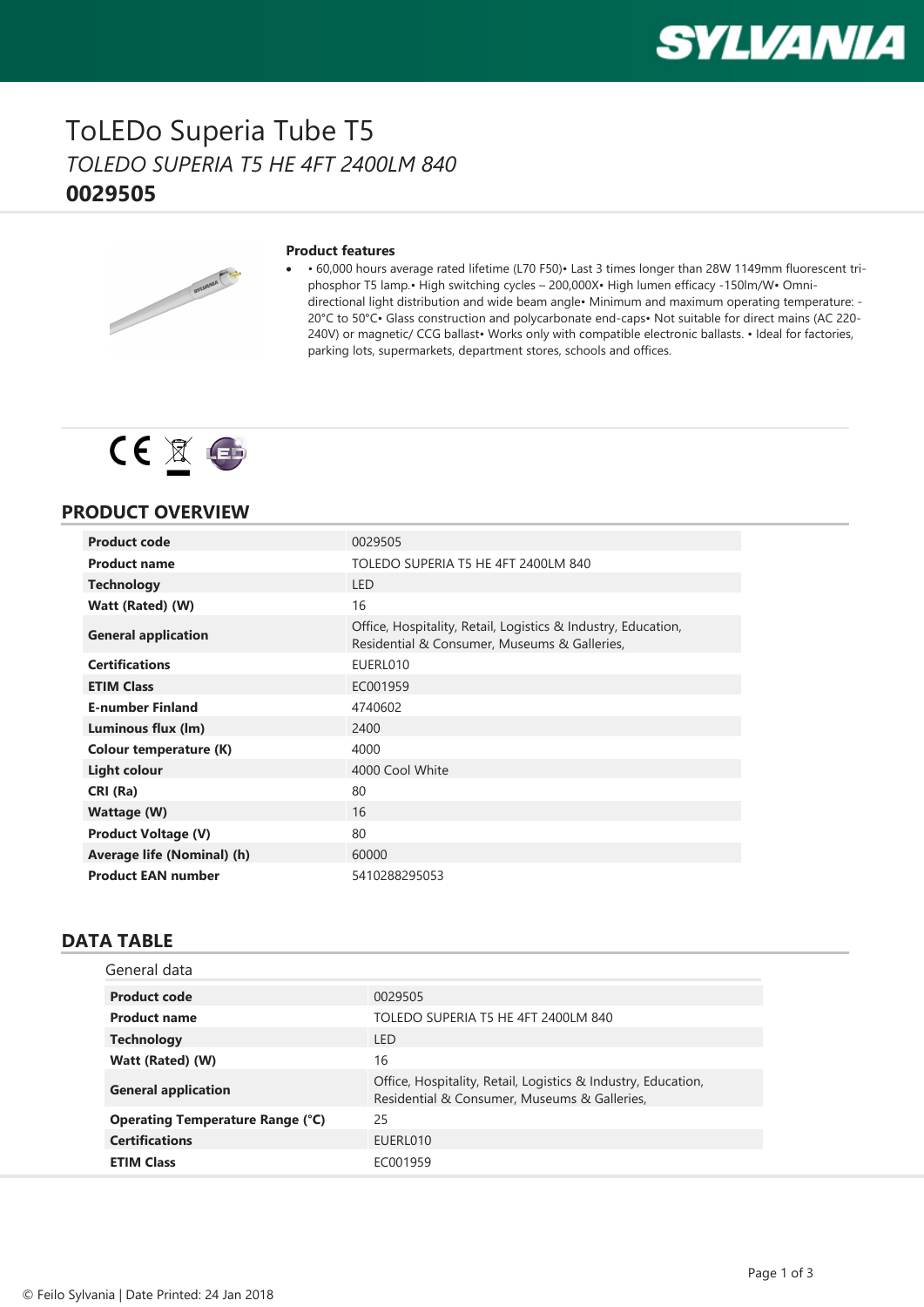

# ToLEDo Superia Tube T5 *TOLEDO SUPERIA T5 HE 4FT 2400LM 840* **0029505**

| <b>E-number Finland</b>                            | 4740602         |
|----------------------------------------------------|-----------------|
|                                                    |                 |
| Optical data                                       |                 |
| Luminous flux (lm)                                 | 2400            |
| Luminous flux (Rated) (lm)                         | 2400            |
| <b>Colour temperature (K)</b>                      | 4000            |
| <b>Light colour</b>                                | 4000 Cool White |
| CRI (Ra)                                           | 80              |
| Beam angle (Rated) (°)                             | 220             |
| Lumen maintenance at end of nominal<br>life $(\%)$ | 70              |
|                                                    |                 |
| Electrical data                                    |                 |
| Wattage (W)                                        | 16              |
| Watt (Rated) - High frequency (W)                  | 16              |
| <b>Starting time (max) (s)</b>                     | 0.5             |
| Warm-up time to 60% of full light (max)            | $<$ 2           |
| (s)<br>Current (A)                                 | 0.24            |
| <b>Product Voltage (V)</b>                         | 80              |
| Lamp power factor                                  | 0.89            |
| No. Of switching cycles before                     | 200000          |
| premature failures                                 |                 |
| <b>Lamp Energy Label (class)</b>                   | $A++$           |
| kWh per 1000 hours burning time                    | 18              |
|                                                    |                 |
| Lifetime data                                      |                 |
| Average life (Nominal) (h)                         | 60000           |
| Average life (Rated) (h)                           | 60000           |
|                                                    |                 |
| Physical data                                      |                 |
| Weight (kg)                                        | 0.148           |
|                                                    |                 |
| Packaging                                          |                 |
| <b>Single packaging type</b>                       | Carton          |
| <b>Product EAN number</b>                          | 5410288295053   |
| Packaging single length (cm)                       | 1.8             |
| Packaging single width (cm)                        | 1.8             |
| Packaging single height (cm)                       | 116.5           |
| DUN14 (outer)                                      | 15410288295050  |
| Units per outer package                            | 10              |
| Packaging outer length (cm)                        | 122.0           |
| Packaging outer width (cm)                         | 15.5            |